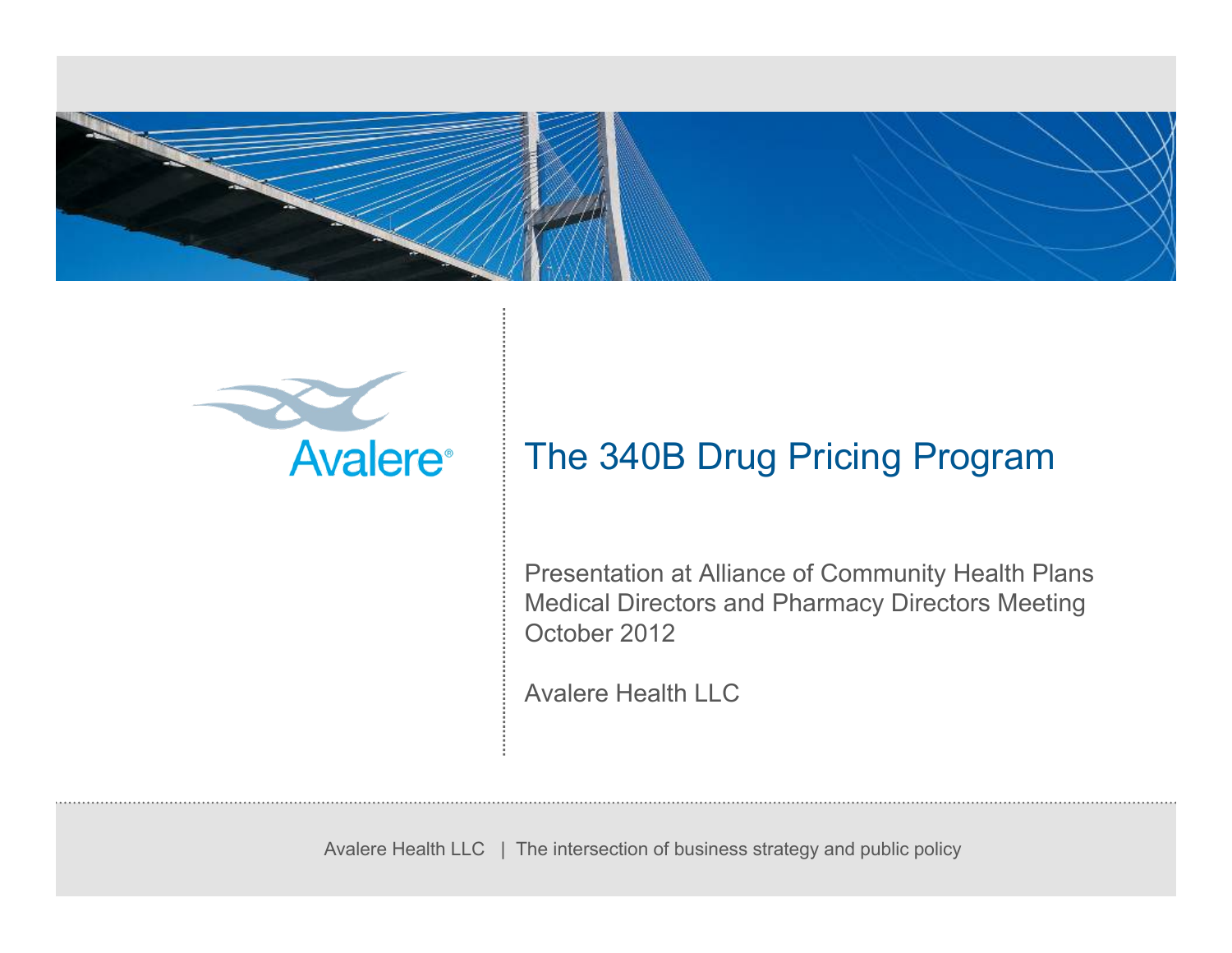## Avalere Health, LLC

- I. Avalere Health delivers research, analysis, insight & strategy to leaders in healthcare policy and business
- $\mathbb{R}^2$  170+ policy and industry experts with backgrounds in government, academia and research organizations, managed care, industry and healthcare delivery, financial services and professional societies
- $\mathbb{R}^n$  Capabilities in policy analysis, modeling & scoring, evidence reviews, data analytics, due diligence, qualitative research and market strategy
- Г Research published by leading foundations and journals

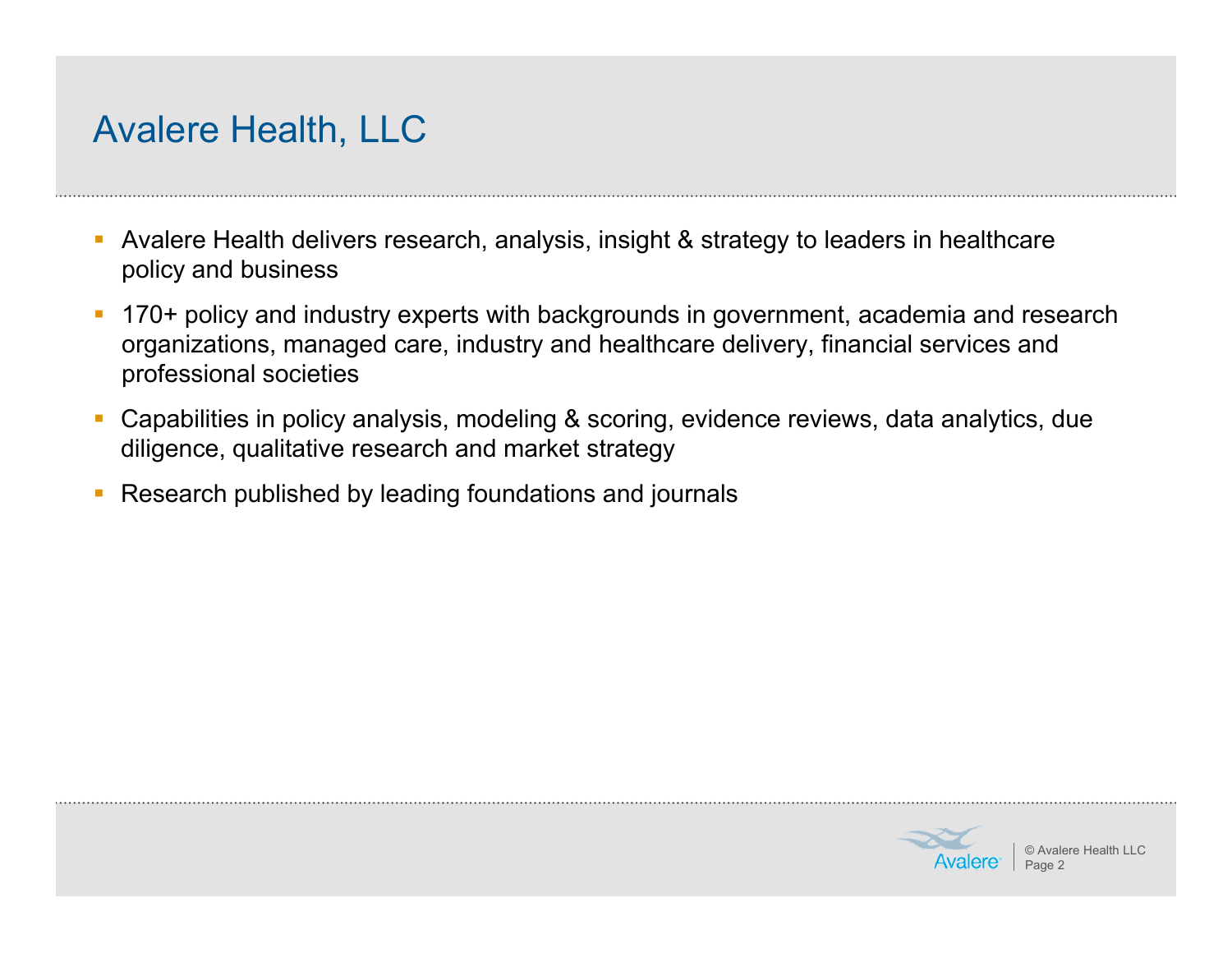## Eric Hammelman

- Eric Hammelman, CFA, Vice President, provides data-driven analysis of the impact of payment policies on healthcare patterns. He helps clients across multiple sectors understand how data can better inform their business strategies, including responding to emerging trends such as medical homes and Accountable Care Organizations, or shaping new payment policies including payment bundles.
- L Eric has experience working with a wide range of datasets to understand the best option for each particular assignment, including Medicare, Medicaid, commercial, or other surveybased data. He has a special interest in provider payment, and is a regular speaker at provider conferences to discuss how payment reform may impact provider performance in the years to come.
- L Prior to joining Avalere, Eric was an Associate Analyst with JPMorgan, where he analyzed healthcare service companies and provided investment advice to institutional investors. He also analyzed payment policies for each of these areas, including Medicare, Medicaid, and private payers.
- Г Eric has a Bachelors of Music Performance from the University of Illinois at Urbana-Champaign. He also earned an M.B.A. from the Marshall School of Business (University of Southern California), as well as a Masters of Music Performance from the Mannes College of Music in New York, N.Y. Eric is a CFA charterholder.

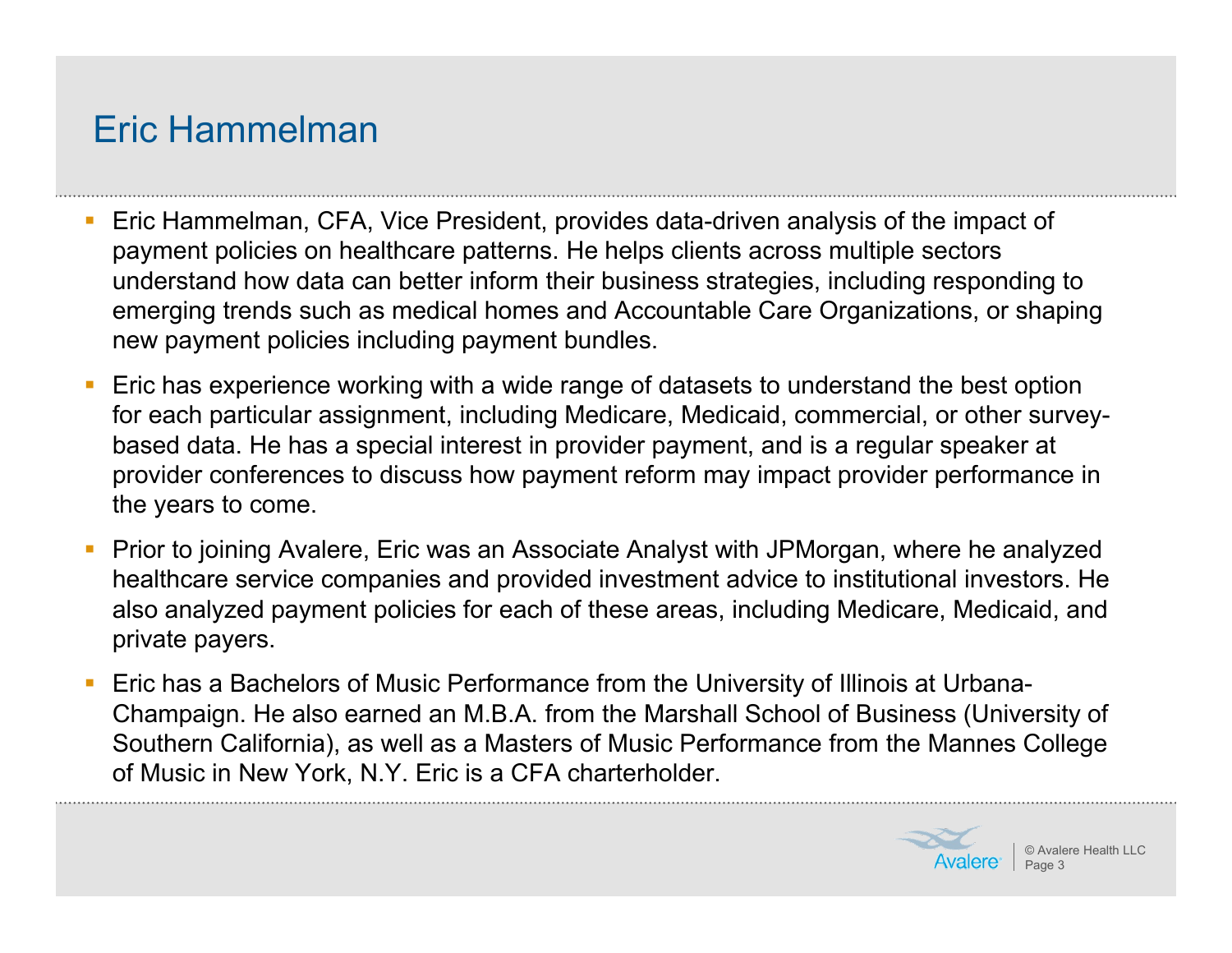### **Contents**

- 340B Program Overview
- $\mathbb{R}^2$ Impact of the Affordable Care Act
- Current Status of the 340B Program
- **Continuing Education Questions**

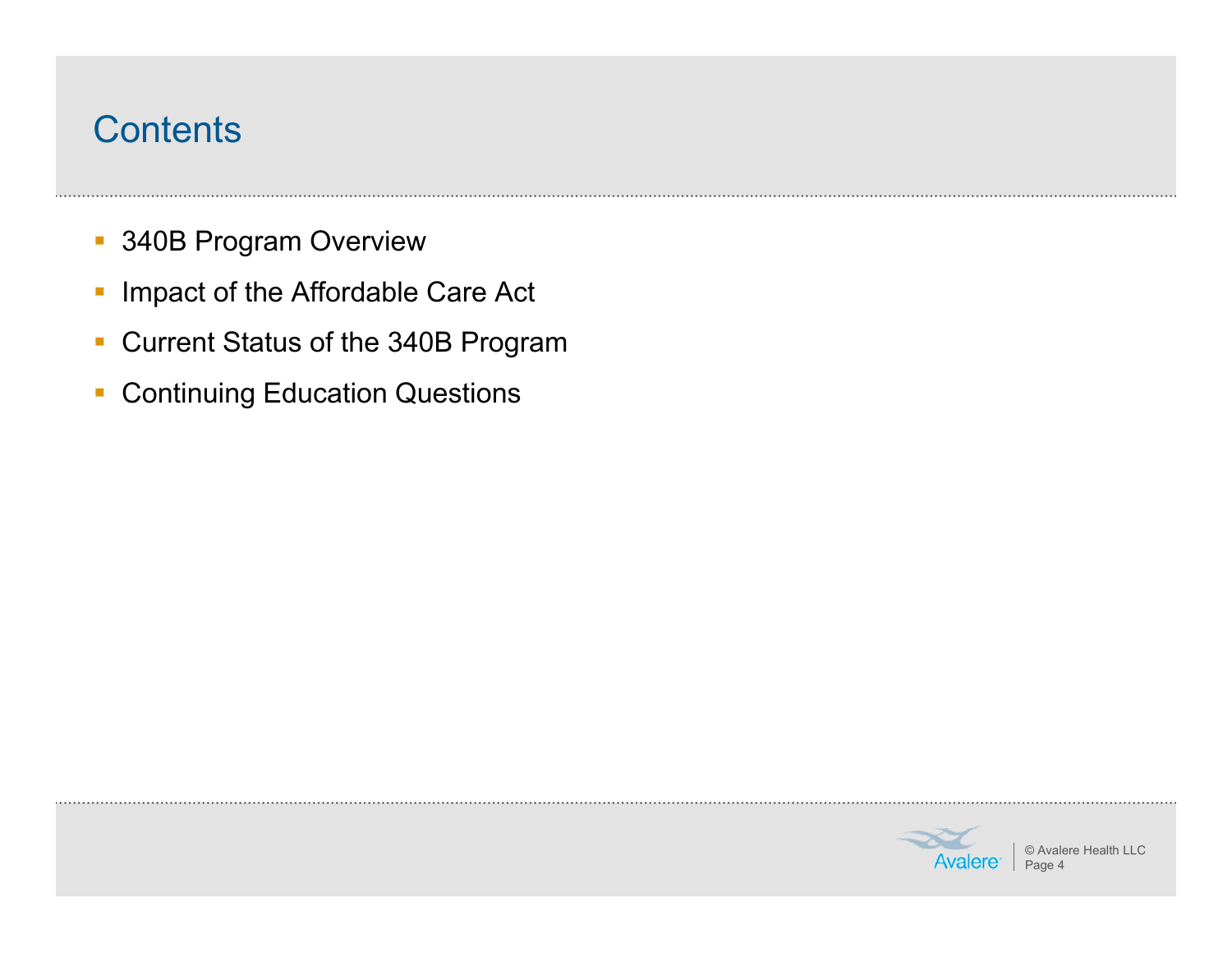

## 340B Program Overview



The intersection of business **Strategy and public policy**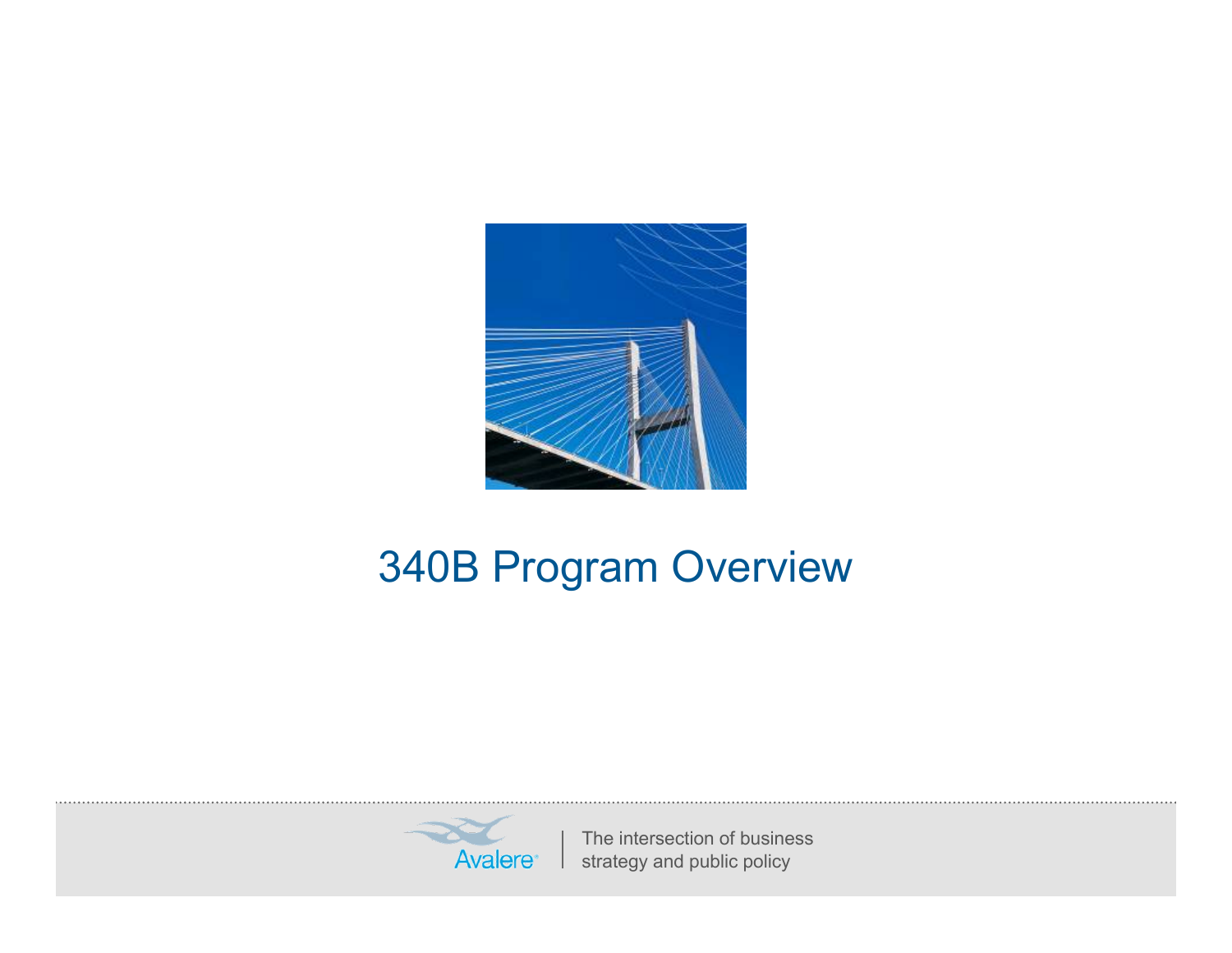### The 340B Drug Pricing Program has Been Providing Safety-Net Providers With Access to Discounted Drugs for 20 Years

- $\mathbb{R}^n$  Section 340B of the Public Health Service Act mandates manufacturer discounts on outpatient drugs for certain safety-net providers
	- » Since 1992 all manufacturers participating in Medicaid and/or Medicare Part B have been required to offer 340B discounts
	- » Facilities that qualify for discounts are called 'covered entities'
	- » On average, covered entities can save 20% to 50% on the cost of outpatient drugs
	- » Program is administered by the Health Resources and Services Administration (HRSA) Office of Pharmacy Affairs (OPA)
- Drugs purchased under 340B are intended only for 'patients' of the covered entity
- Entities without an in-house pharmacy of their own may:
	- » Use outside contract pharmacies as a dispensing agents ("ship to / bill to") and/or
	- » Pay manufacturers directly

**The entity is eligible for 340B discounts rather than the patient. Entities may access 340B pricing on outpatient drugs for all their patients, regardless of their insurance status\***

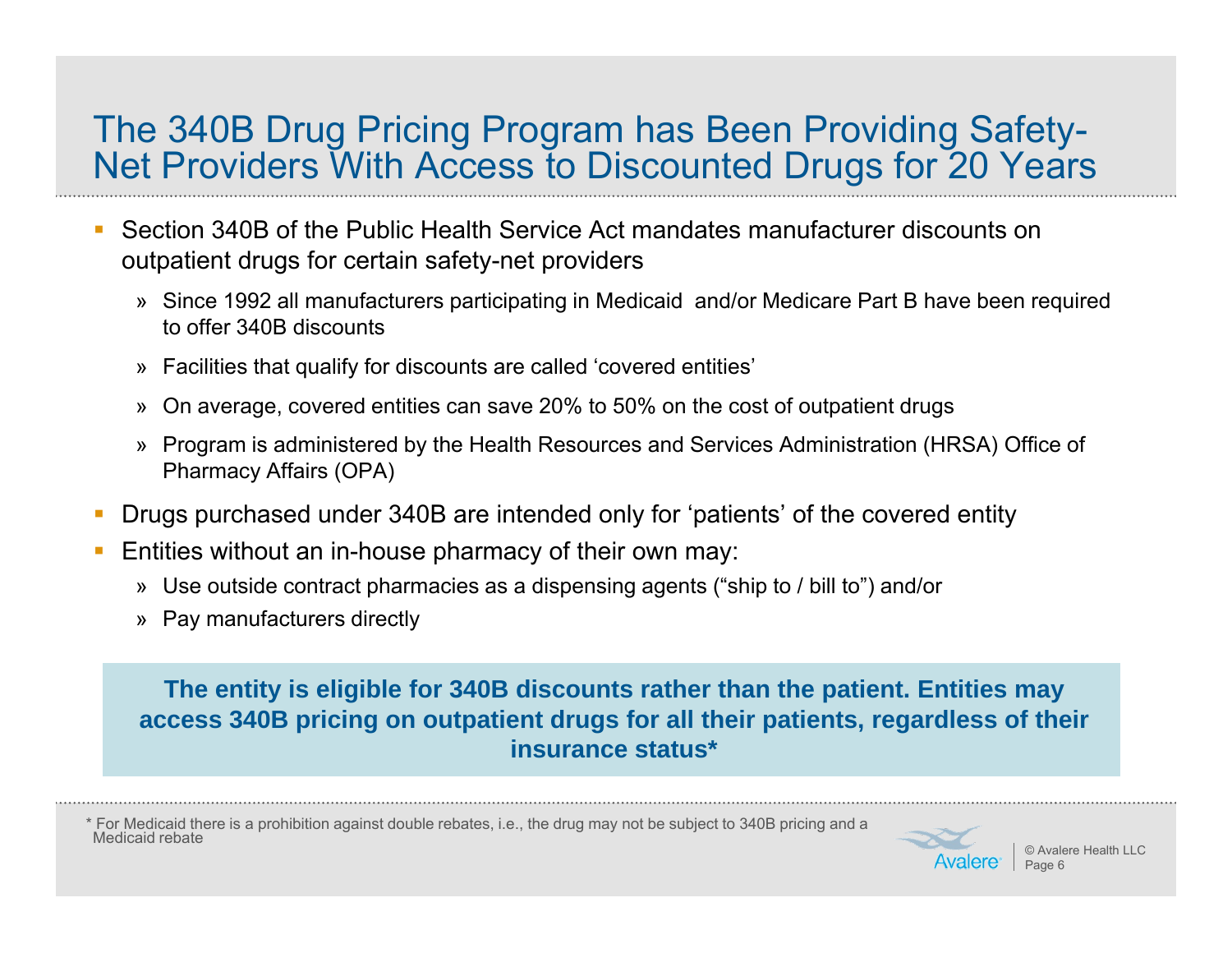## A Variety of Health Facilities Qualify for the 340B Program

- 340B covered entities include:
	- » Certain Disproportionate Share Hospitals (DSH)
		- Must be either: government owned/operated, non-profits granted governmental powers, or nonprofits with contract with state or local government to provide care to low-income people who are not Medicare or Medicaid beneficiaries; and
		- Must have a DSH adjustment >11.75% of the population the facility treats
	- » Federally-qualified health centers and "look-alikes"
	- » Family planning/STD clinics
	- » Ryan White Care Act grantees
	- »State-operated AIDS drug assistance programs
	- » Black lung and tuberculosis clinics
	- » Urban Indian clinics
	- » Native Hawaiian health centers
- The 340B statute defines all qualifying entity types in a precise manner, with specific criteria that apply to each category of covered entity

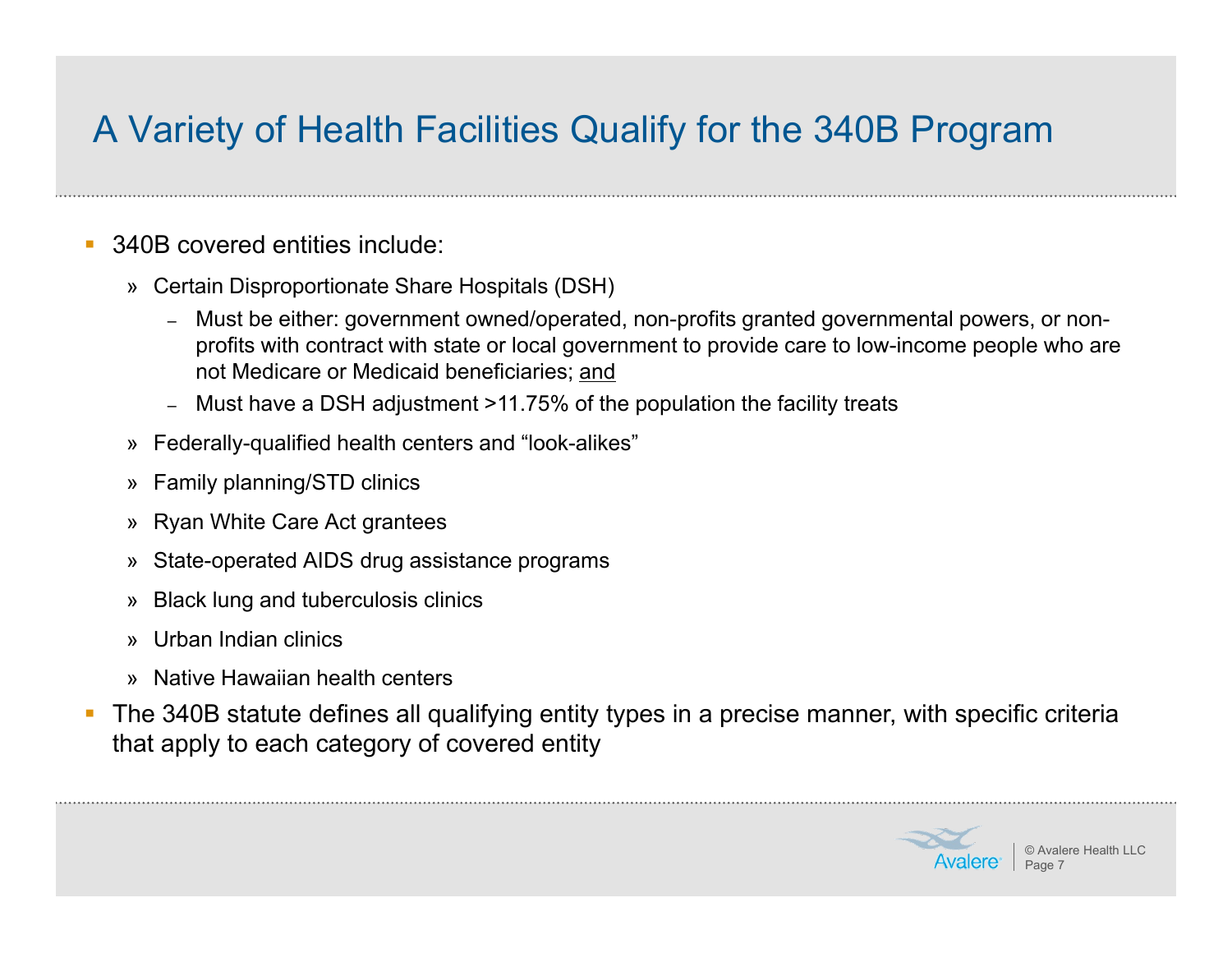#### The Affordable Care Act Made new Categories of Hospitals Eligible for 340B Discounts

- Effective January 1, 2010, the Affordable Care Act (ACA) expanded 340B eligibility to additional categories of hospitals, including:
	- » Children's hospitals (DSH >11.75%)
		- Children's hospitals were previously included under the Deficit Reduction Act of 2005 (DRA); ACA clarified eligibility
	- » Freestanding cancer hospitals (DSH >11.75%)
	- » Sole community hospitals (DSH >8%)
	- » Rural referral centers (DSH >8%)
	- » Critical access hospitals (No DSH requirement)
- Orphan drugs are excluded from 340B discounts for those new hospital categories
	- » In May 2011, HRSA released the proposed rule that allows new categories of eligible entities to buy orphan drugs at 340B prices but only for non-orphan uses
	- » Comments to the rule were due July 2011; release date of the final rule is unknown

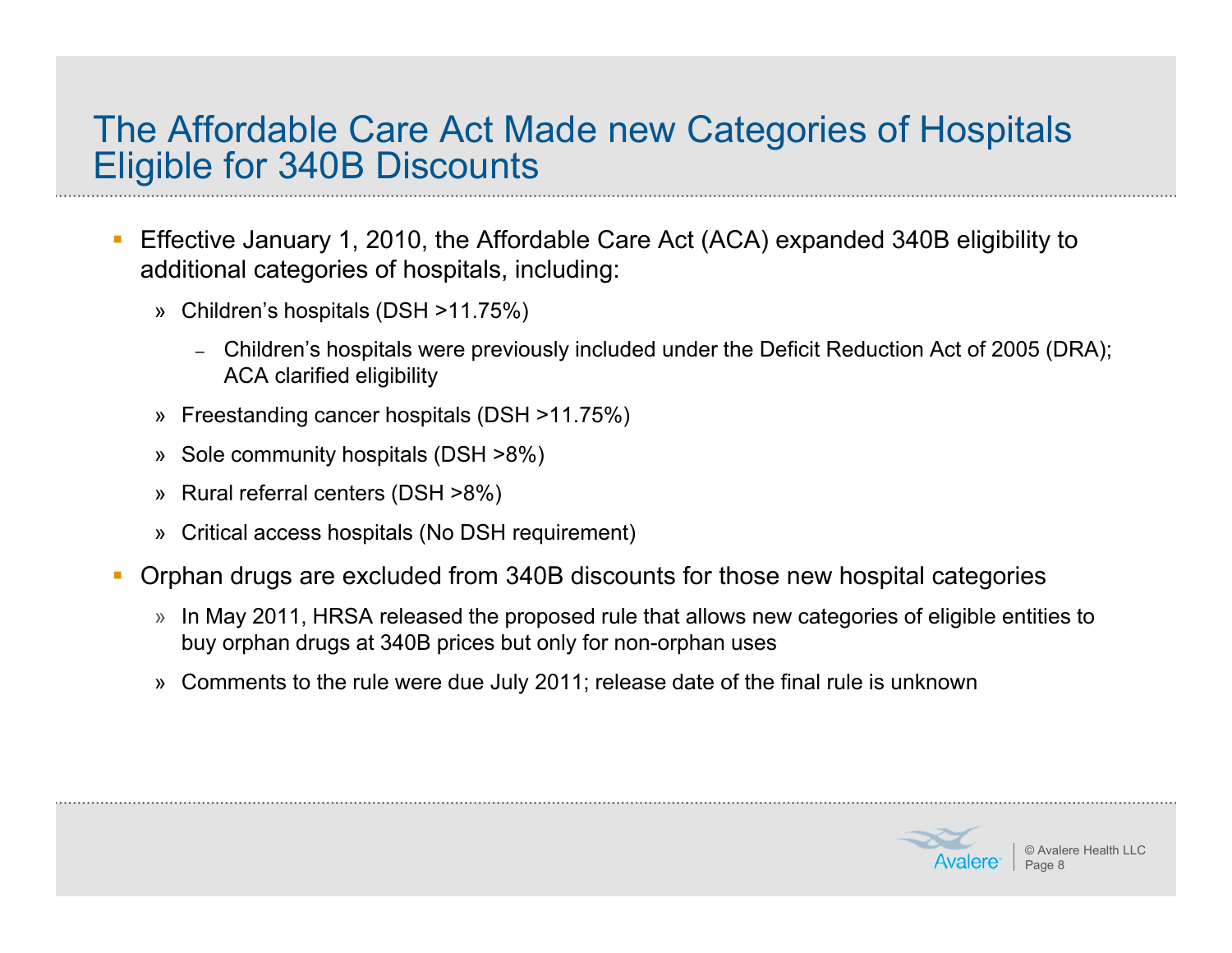#### 340B Enrollment Grew Steadily Before the ACA and Accelerated After the Legislation Was Passed



Source: Avalere analysis of 340B Database of Covered Entities from the Health Resources and Services Administration (HRSA), Office of Pharmacy Affairs (OPA).

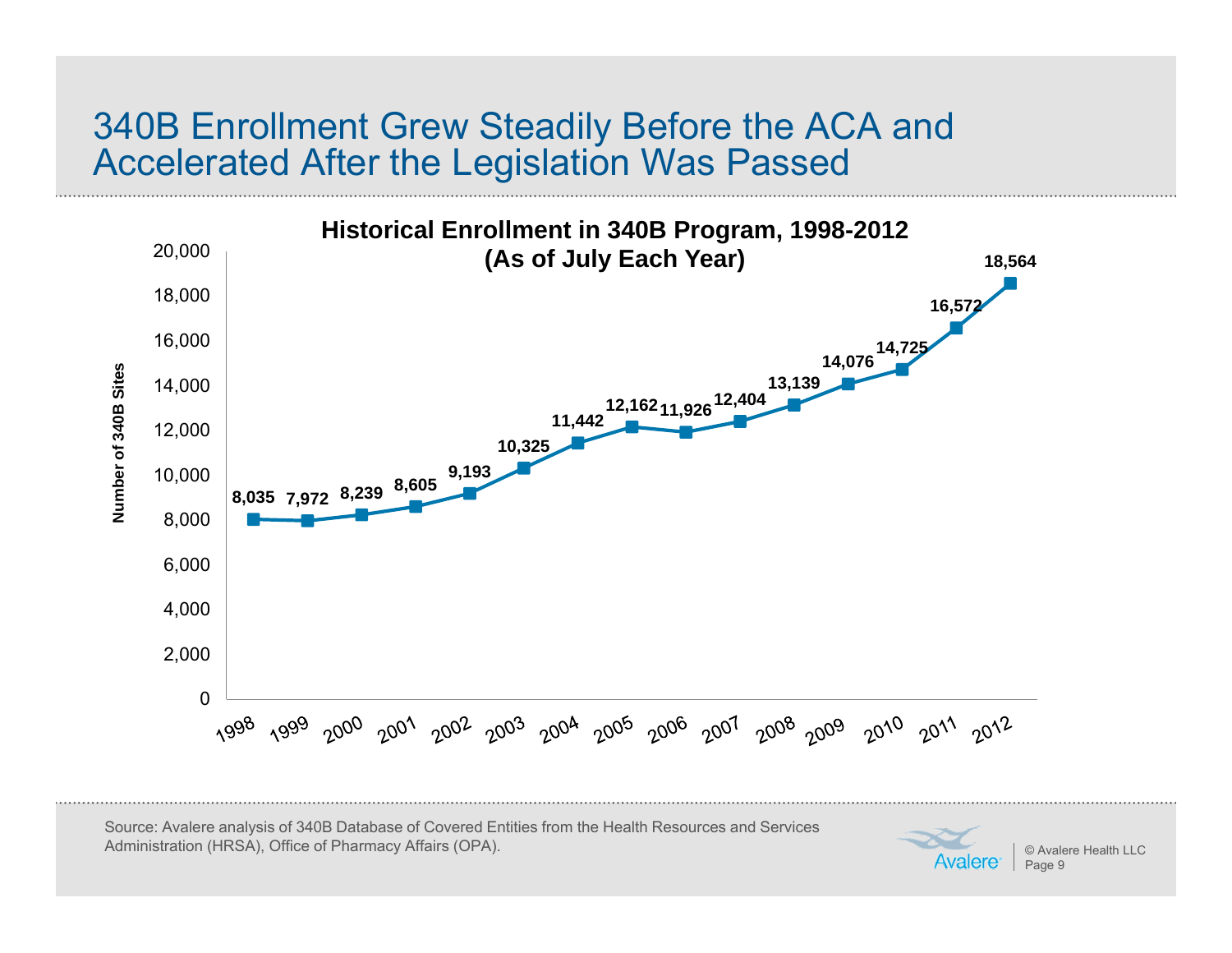#### More Than 18,000 Locations Are Enrolled in 340B; Growing Enrollment Has Generated Interest in Program Operations



\* Includes FQHC look-alikes, Tribal Care organizations, Community Health Centers, School Based Programs, Health Care for the Homeless Programs, Migrant Health Programs, and Public Housing Primary Care Programs entities.

\*\* Includes black lung clinics, HIV clinics, hemophilia centers, etc.

Source: Avalere analysis of 340B Database of Covered Entities from the Health Resources and Services Administration (HRSA), Office of Pharmacy Affairs (OPA).



© Avalere Health LLCPage 10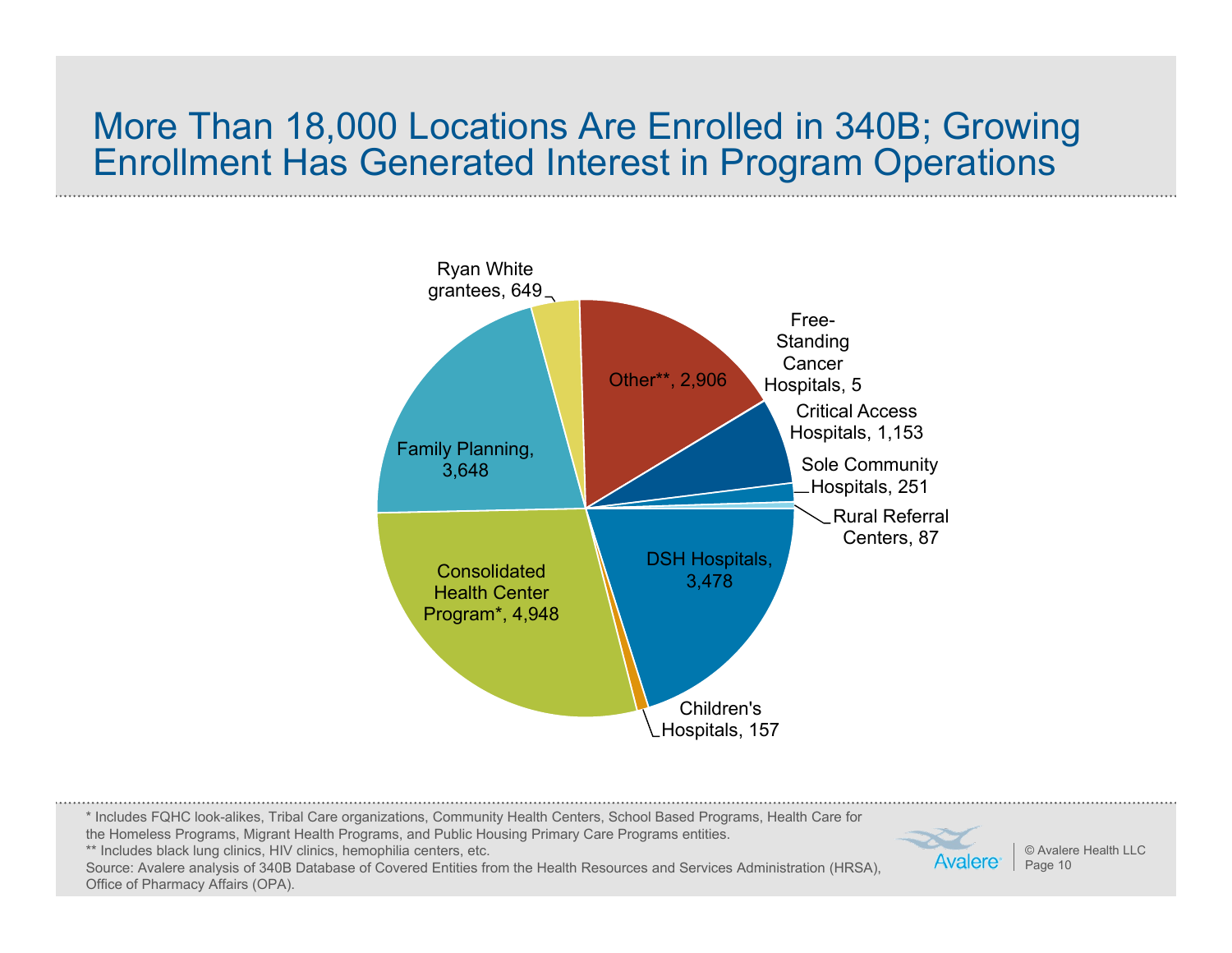### 340B Entities Save on Average 20-50 Percent on Outpatient Drug Costs

- Entities participating in 340B purchase drugs at or below a ceiling price defined in the 340B statute
- The ceiling price equals the net Medicaid price which is the lower of:
	- » Average Manufacturer Price (AMP) minus 23.1% for brand name drugs (13% for generic and overthe-counter drugs)\*
	- » Manufacturer's best price the lowest price available to any wholesaler, retailer, provider, health maintenance organization, nonprofit entity, or the government
- I. The amount owed by manufacturers due to the Medicaid inflation penalty, if AMP has increased over the consumer price index, is subtracted from the ceiling price
- T, The Prime Vendor Program (PVP) managed by Apexus helps 340B entities improve access to affordable medications by negotiating sub-ceiling prices with manufacturers
	- » The PVP is free and majority of covered entities participate in the program
	- » The PVP reports offering drugs at prices about 12 percent below the ceiling price (resulting in a 340B price of 35 percent below the AMP)\*\*

\* For products with a pediatric indications and for certain blood clotting factors the rebate is set at 17.1 percent of AMP \*\* Presentation by Chris Hatwig, Vice President, of Apexus at the 340B Coalition Conference, July 11-13, 2011, Washington, DC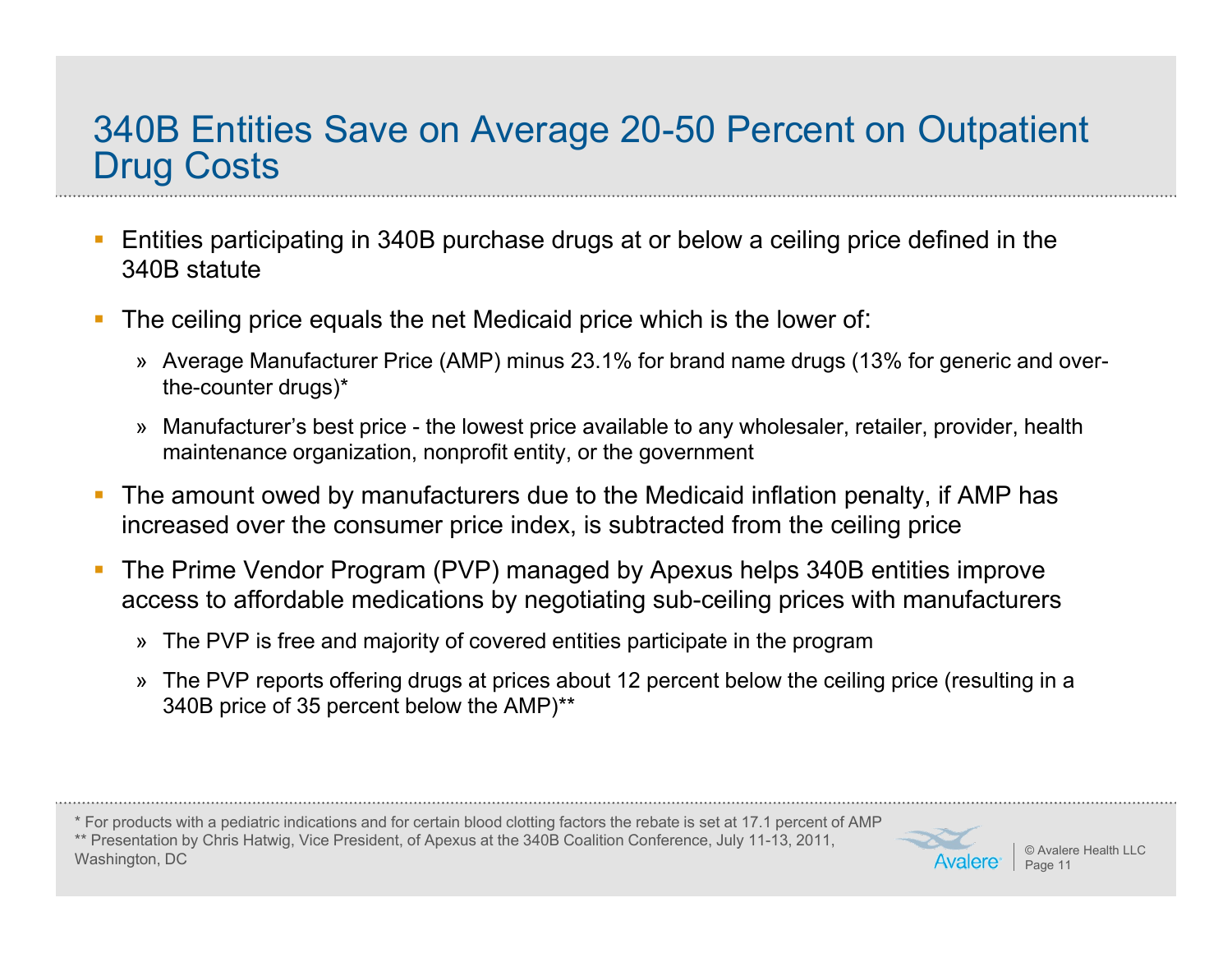#### Manufacturers Are Not Subject to 340B Discounts and Medicaid Rebates

- Every 340B entity that serves a Medicaid population selects if it is going to use 340Bpurchased drugs to fill prescriptions for Medicaid patients (carve-in) or purchase drugs for this population outside of the 340B program (carve-out)
	- » About half of 340B sites use 340B-purchased outpatient drugs for their Medicaid patients
	- » Entities that choose to carve-out provide HRSA with their pharmacy Medicaid provider number, which is placed in the Medicaid Exclusion File available to State Medicaid agencies
- • If a 340B entity chooses to dispense 340B-purchased drugs to Medicaid patients, it is reimbursed at the actual drug acquisition cost plus a dispensing fee, effectively passing their 340B discounts to the State
- L If a 340B entity chooses to carve-out Medicaid patients, it is reimbursed at the rates established by the State Medicaid agency for retail pharmacies (AWP minus a discount plus a dispensing fee)

\* OIG Report, State Medicaid Policies and Oversight Activities Related to 340B-Purchased Drugs, June 2011

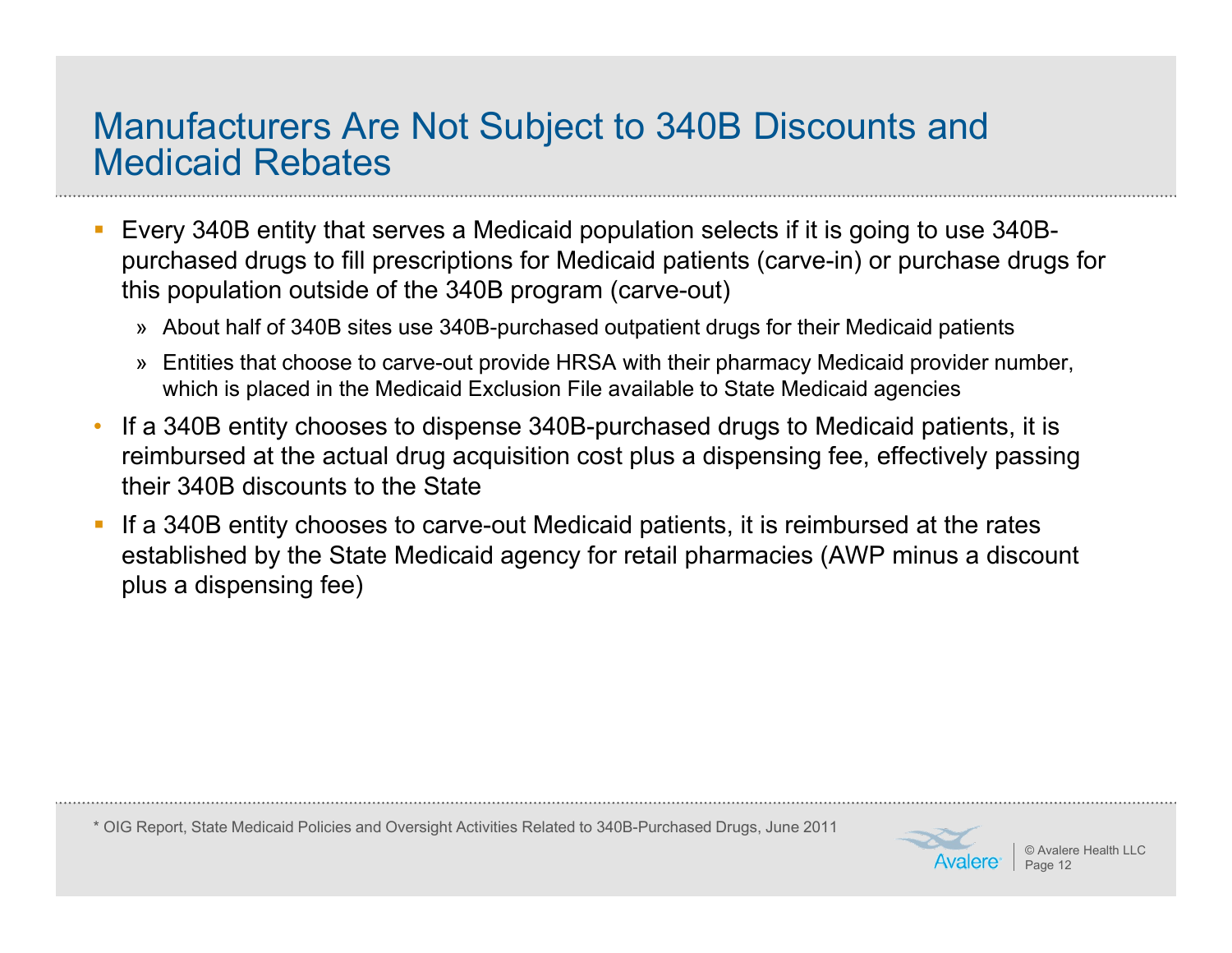#### Manufactures May Still Offer Discounts to Medicare and Commercial Payers for Drugs Provided by 340B Entities



HRSA has requirements to prevent double discounts with Medicaid but not with other **payers**

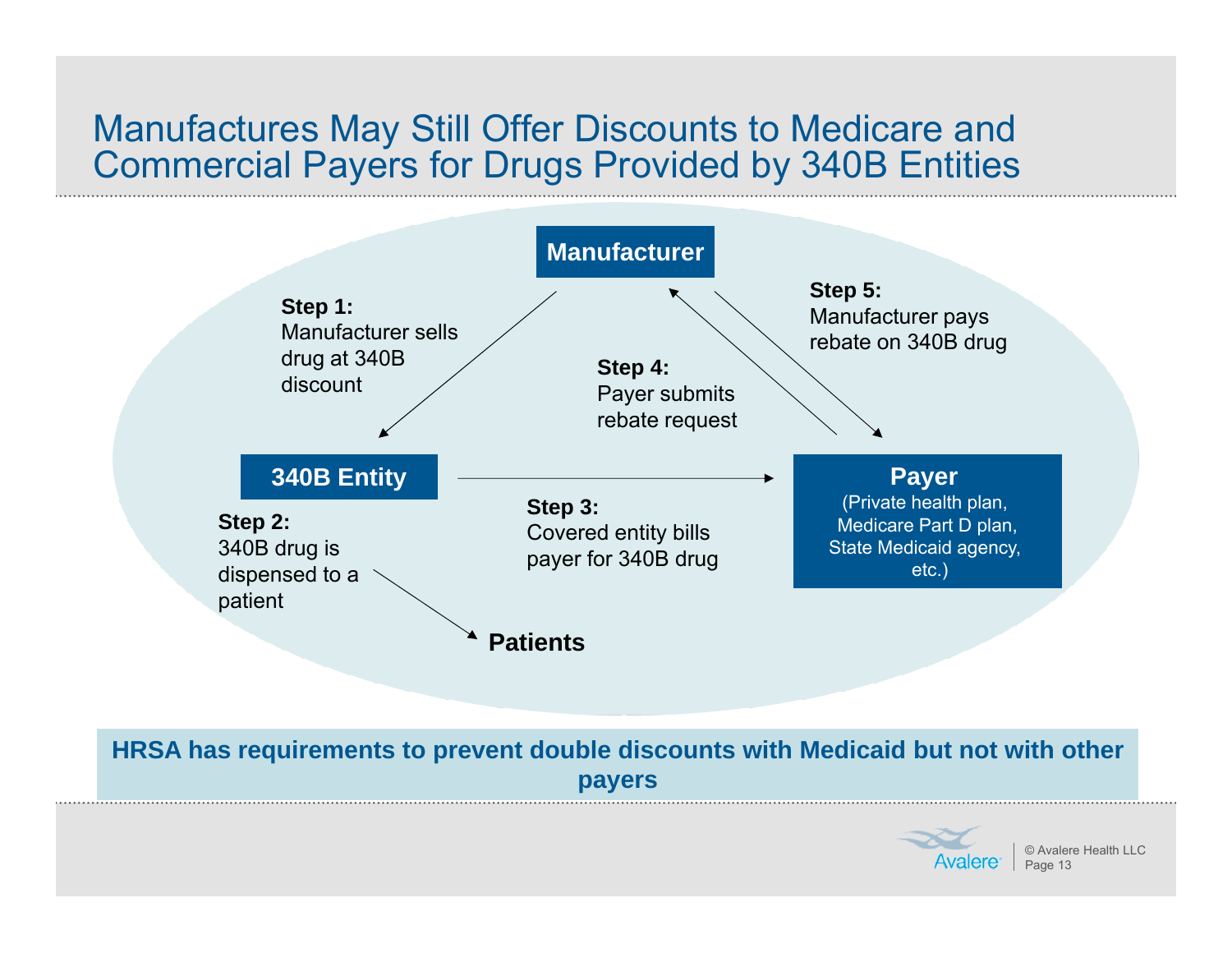#### Current Definition of 340B "Patient" is Based on 1996 **Guidance**

- An individual is a "patient" of a covered entity (with the exception of State-operated or funded AIDS drug purchasing assistance programs) only if:
	- » The covered entity has established a relationship with the individual, such that the covered entity maintains records of the individual's healthcare; and
	- » The individual receives healthcare services from a healthcare professional who is either employed by the covered entity or provides healthcare under contractual or other arrangements (e.g., referral for consultation) such that responsibility for the care provided remains within the covered entity; and
	- » The individual receives a healthcare service or range of services from the covered entity which is consistent with the service or range of services for which grant funding or FQHC Look-Alike status has been provided to the entity
		- DSH facilities are exempt from this requirement
- L An individual will not be considered a "patient" of the entity for purposes of 340B if the only healthcare service received by the individual from the covered entity is the dispensing of a drug or drugs for subsequent self-administration or administration in the home setting



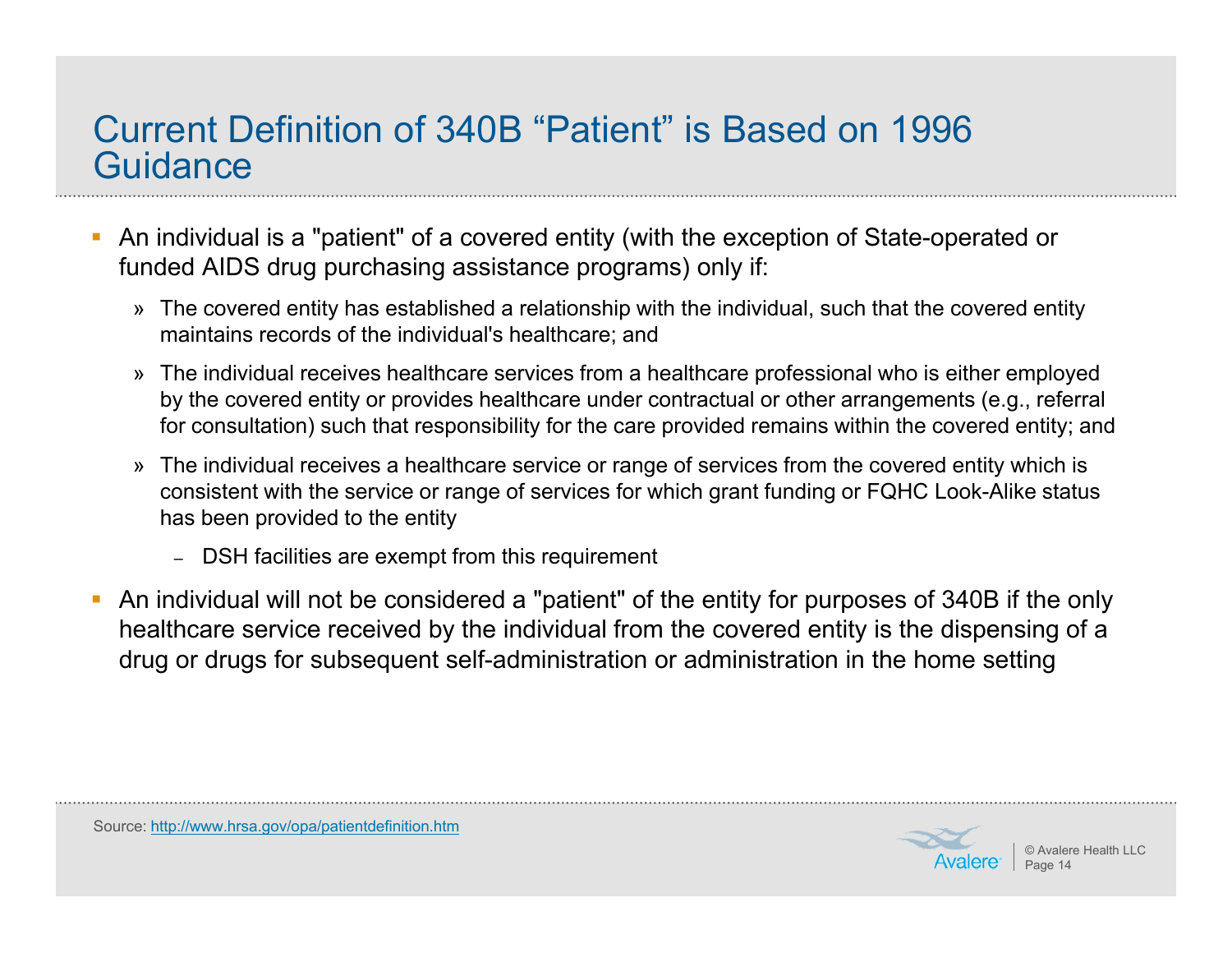#### Only Patients of a 340B Entity Can Receive Discounted Drugs; Patient Definition is Unclear

- Issues have been raised around certain "grey" areas, including:
	- » Employees of 340B entities, prisoners, and other state populations (e.g. mental health population) Who can be considered a patient and when?
	- » Records maintenance requirement (e.g. addressing electronic health records and 340B entities that are not a primary place of care)
	- » Contractual or other arrangement requirement for the provider of services (e.g. what does it mean to be an "integral part" of the hospital? Can patients of the 340B entity referred somewhere else for care still be able to access discounted drugs?)
	- » Responsibility of care requirement (e.g. addressing integrated care organizations)
- Г New patient definition is expected to be proposed by HRSA at any time
	- » The OMB review of the HRSA's notice was completed in April 2011\*

\* Notice Regarding Section 602 of the Veterans Health Care Act of 1992 Definition of "Patient"

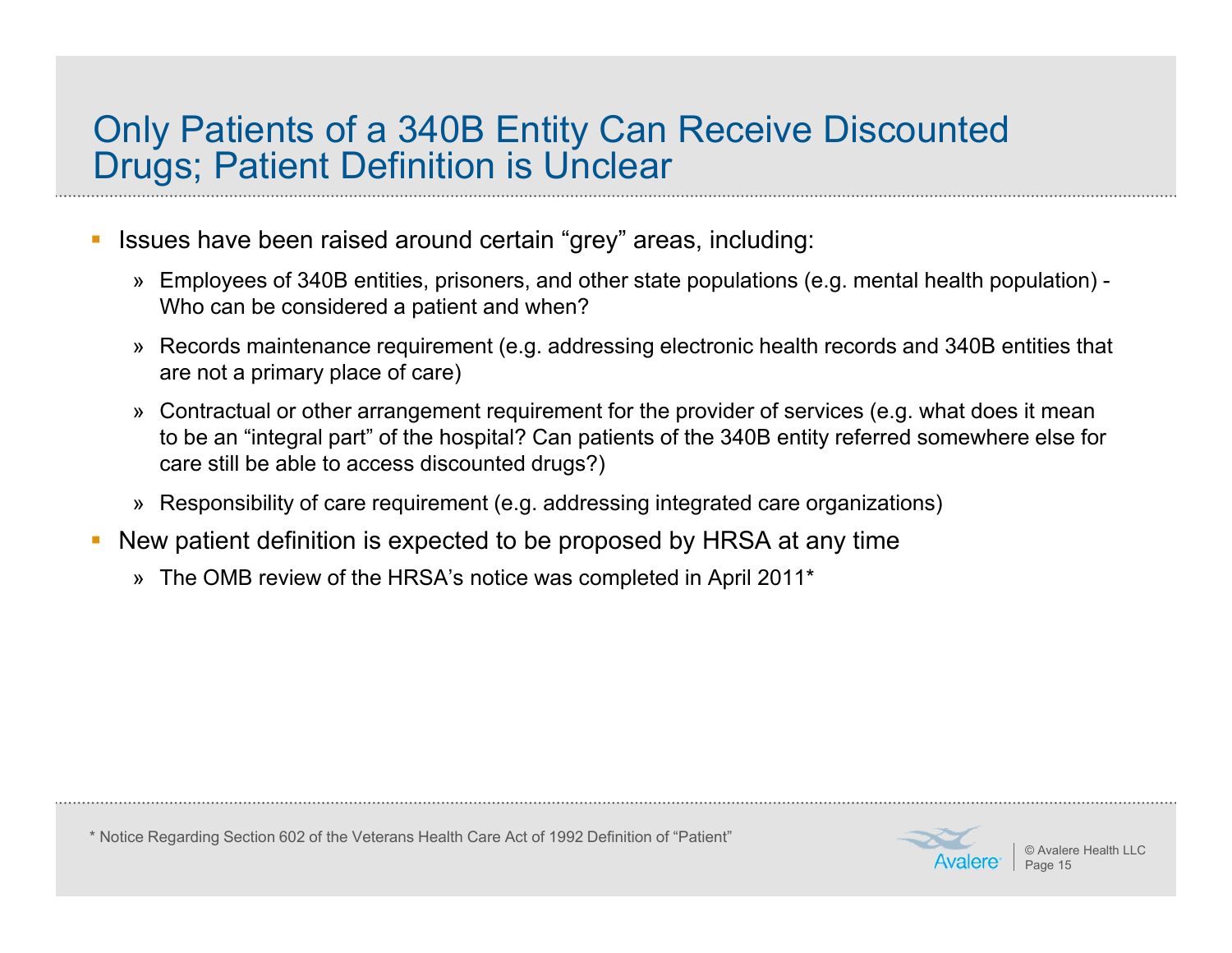#### 340B Entities Can Use Multiple External Pharmacies to Dispense Drugs Purchased Under the 340B Program

- Effective April 5, 2010, 340B covered entities are permitted an unlimited number of contract pharmacies to expand their reach to patients in the community
	- » Prior guidance, published in 1996, limited covered entities to a single contract pharmacy if they lacked their own onsite pharmacy
- T, Use of one or more contract pharmacies does not alter the basic 340B requirements for covered entities – they continue to purchase drugs, take title of these drugs, and assume all responsibility for 340B compliance
- $\mathbb{R}^n$  Covered entities are required to register all contract pharmacies with HRSA, however HRSA does not review contracts between covered entities and their contract pharmacies
- $\mathcal{C}$ HRSA and manufacturers have the right to audit 340B pharmacies
- $\mathcal{C}$  Since April 2010, there was a rapid growth in contract arrangements between 340B entities and outside pharmacies
	- » As of last year, about half of the 340B outpatient sites had arrangements with outside pharmacies

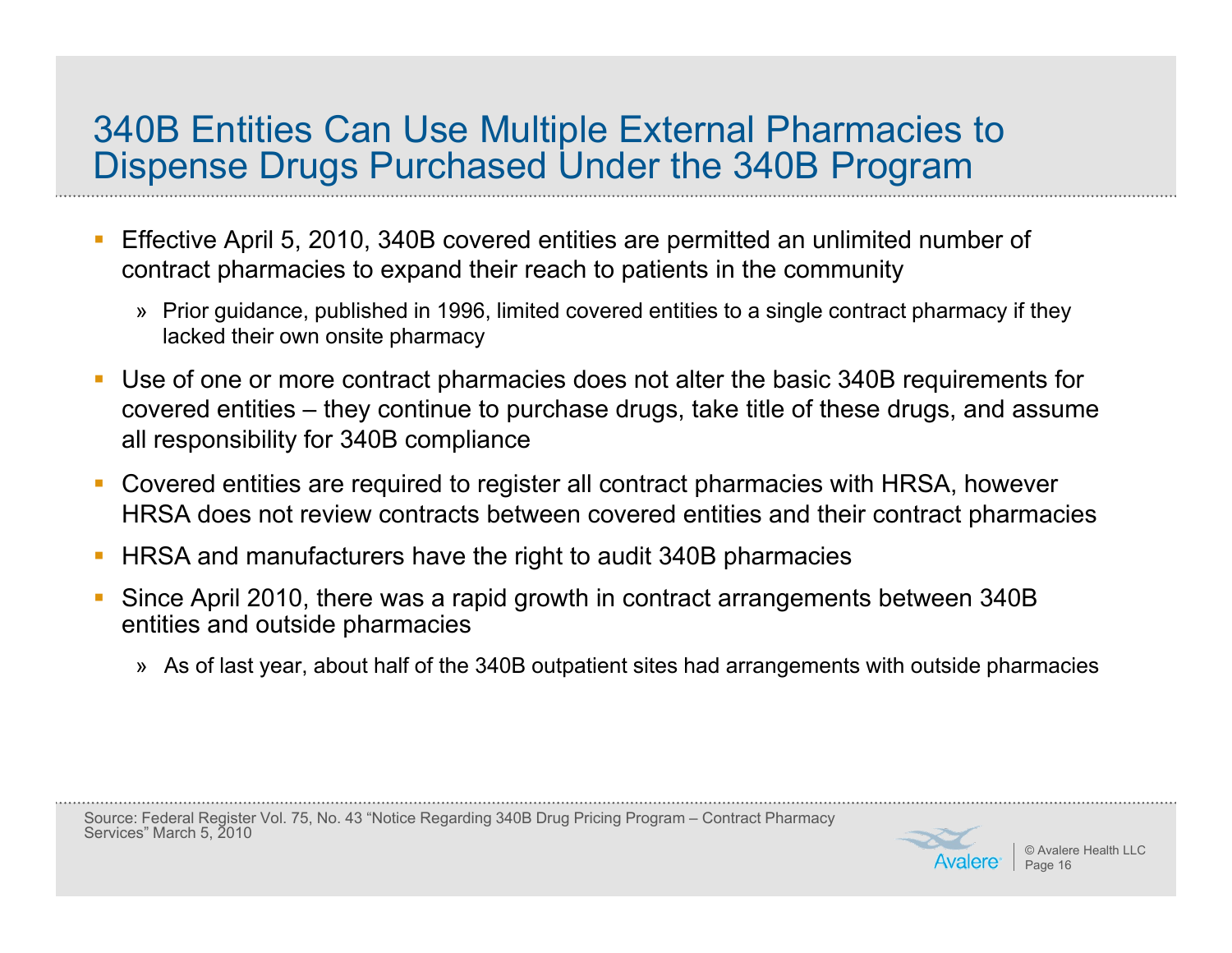#### Agreements Between Covered Entities and Contract Pharmacies Vary

- 340B entities may use contract pharmacies services under a "ship to/ bill to" arrangement wherein the 340B entity purchases drugs under 340B and has the drugs shipped to a contract pharmacy that provides dispensing services to patients of the covered entity
	- » Covered entities purchase and take title of all 340B drugs, including those shipped to contract pharmacies for dispensing
	- » Contract pharmacy receives dispensing fee from the covered entity
	- » The covered entity ultimately receives reimbursement for the drugs dispensed
- T, HRSA does not offer a single a model for financial and drug distribution arrangements between covered entities and contract pharmacies, however:
	- » The agreement between a 340B entity and a contract pharmacy must specify the services that will be provided by the pharmacy
	- » Contracts must also contain provisions that ensure the following:
		- Drugs are not diverted (e.g., dispensed to anyone other than a patient of the covered entity)
		- No duplicate discounts are given (e.g., 340B drugs are dispensed to Medicaid patients)
		- Auditable records are maintained

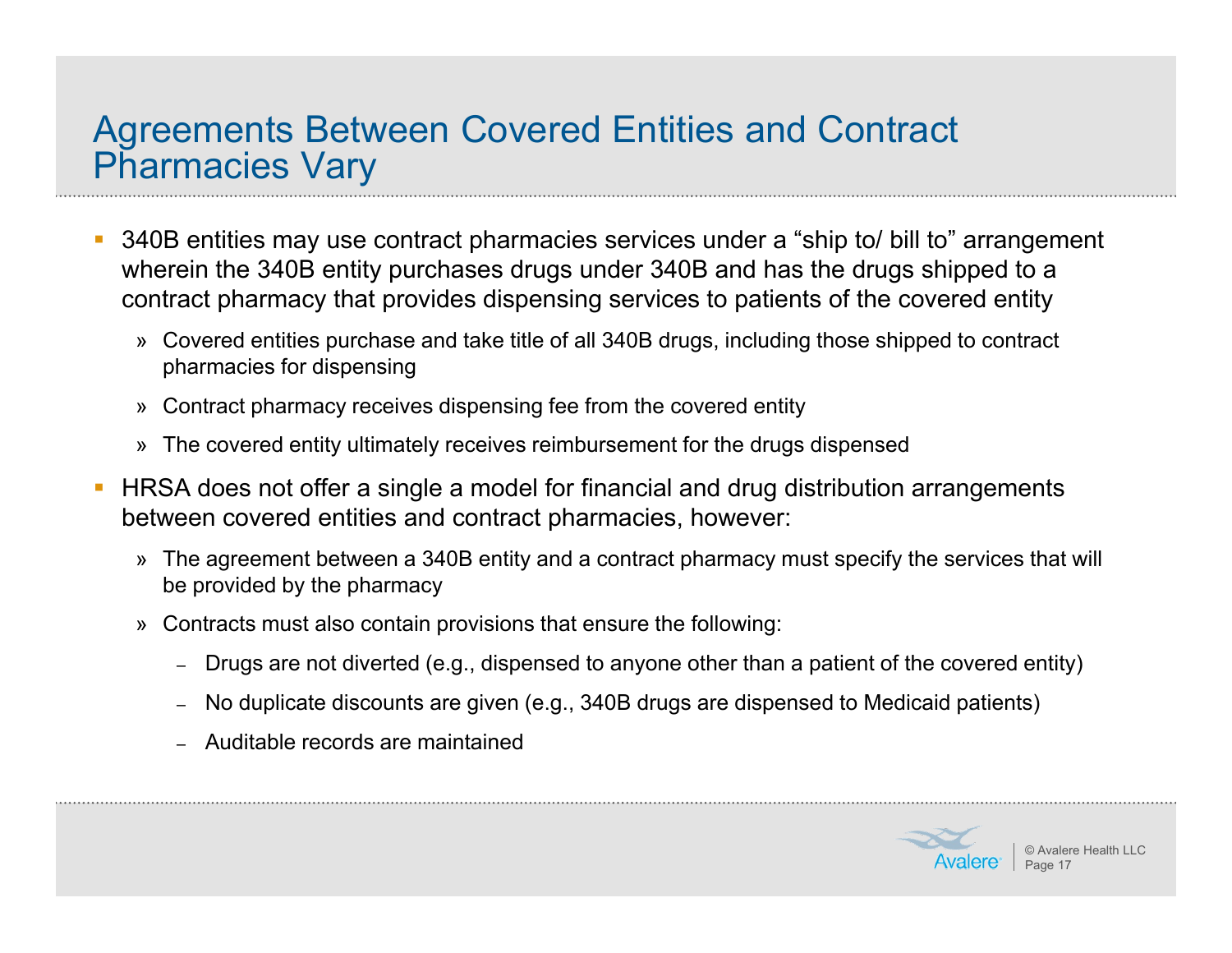### Recent 340B Policy Releases Demonstrate HRSA Efforts to Clarify Pertinent Issues for Program Stakeholders

On May 23, 2012, HRSA has posted new policy releases to their website:

- Г The Accountable Care Organizations (ACO) policy clarifies 340B eligibility within ACOs by stating that inclusion of a covered entity within an ACO
	- » Does not make the entire ACO and individual entities that are a part of an ACO eligible for receiving discounted drugs under the 340B program
		- ‒ Each entity that is a part of an ACO must individually satisfy the 340B eligibility requirements to be able to access discounted drugs
		- ‒ A covered entity that is a part of an ACO is prohibited from transferring drugs to non-340B entities and their patients, including those which are part of an ACO
	- » Does not make all of the individuals receiving services from an ACO patients of the covered entity for 340B purposes
- Clarification of Non-Discrimination policy restates HRSA views on manufacturer alternate allocation procedures when the supply of a covered outpatient drug is not adequate to meet market demands. Manufacturers must:
	- » Demonstrate that 340B providers are treated the same as non-340B providers
	- » Provide a written notification to HRSA at least 4 weeks before the implementation of restricted distribution



Source: ACO policy release, [http://www.hrsa.gov/opa/Docs/ACO\\_policy\\_release.pdf](http://www.hrsa.gov/opa/Docs/ACO_policy_release.pdf) Clarification of Non-Discrimination policy<http://www.hrsa.gov/opa/Docs/PolicyReleaseNon-discrimination2.pdf>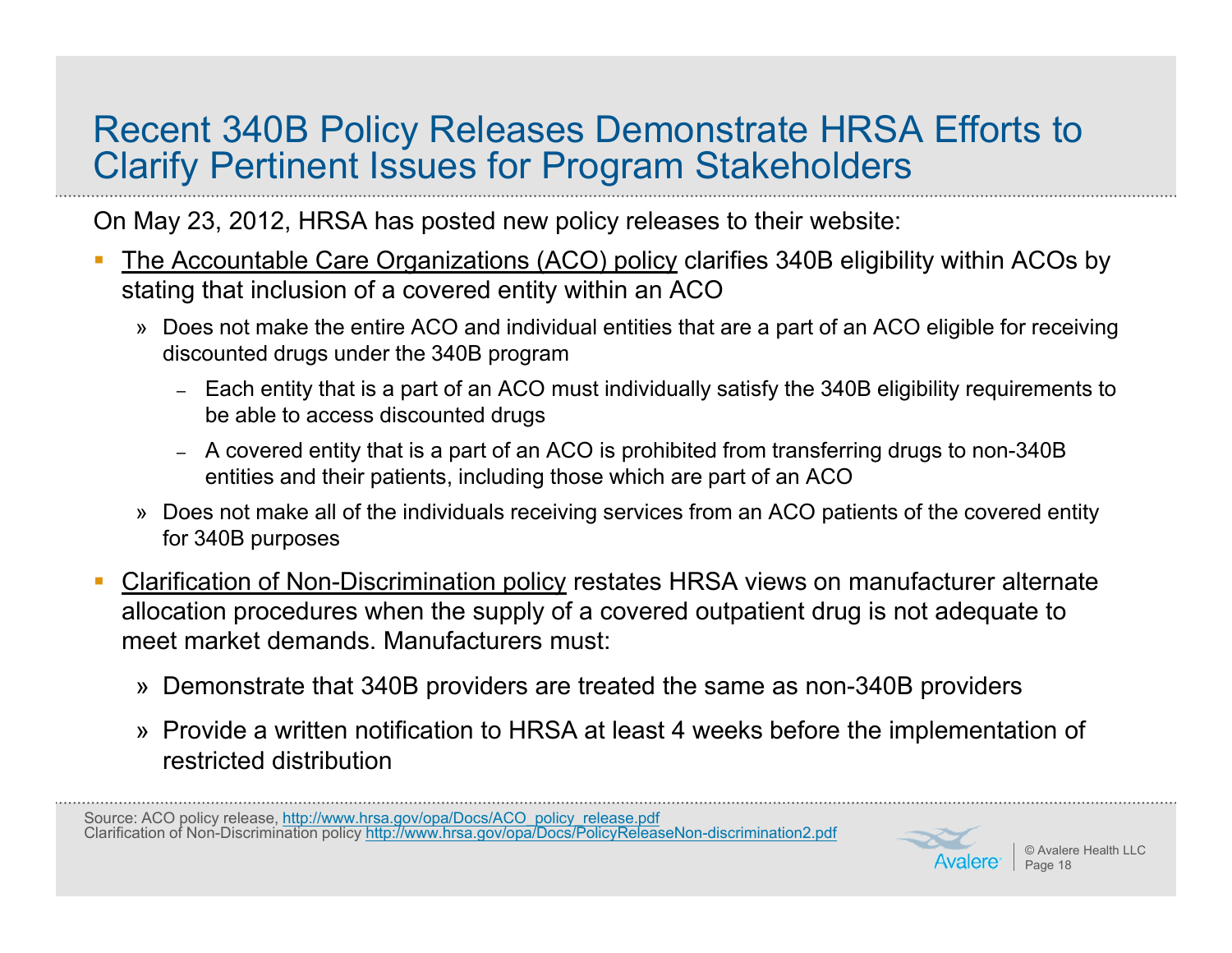#### Several Outstanding Policy Issues Need to Be Addressed Regarding the 340B Program Integrity

#### **Definition of Patient**

- Г Multiple stakeholders have raised concerns regarding the current patient definition that has many "grey areas" allowing for different interpretations that may lead to diversion
- L HRSA issued a proposed regulation to tighten the definition of patient in 2007 but never finalized the rule
- New patient definition regulation is expected; OMB completed the review of the HRSA's new notice in April 2011

#### **Orphan Drugs Exclusion**

- Г Majority of 340B entities can buy orphan drugs at 340B prices
- Only new categories of eligible entities per ACA are excluded; however, the proposed rule would allow them to buy orphan drugs at 340B prices for non-orphan indications

#### **Contracts with Multiple Pharmacies to Dispense 340B Drugs**

- Since April 2010, 340B entities are allowed to contract with multiple outside pharmacies
	- » This creates better drug access for patients but also greater risk of non-compliance and potential diversion

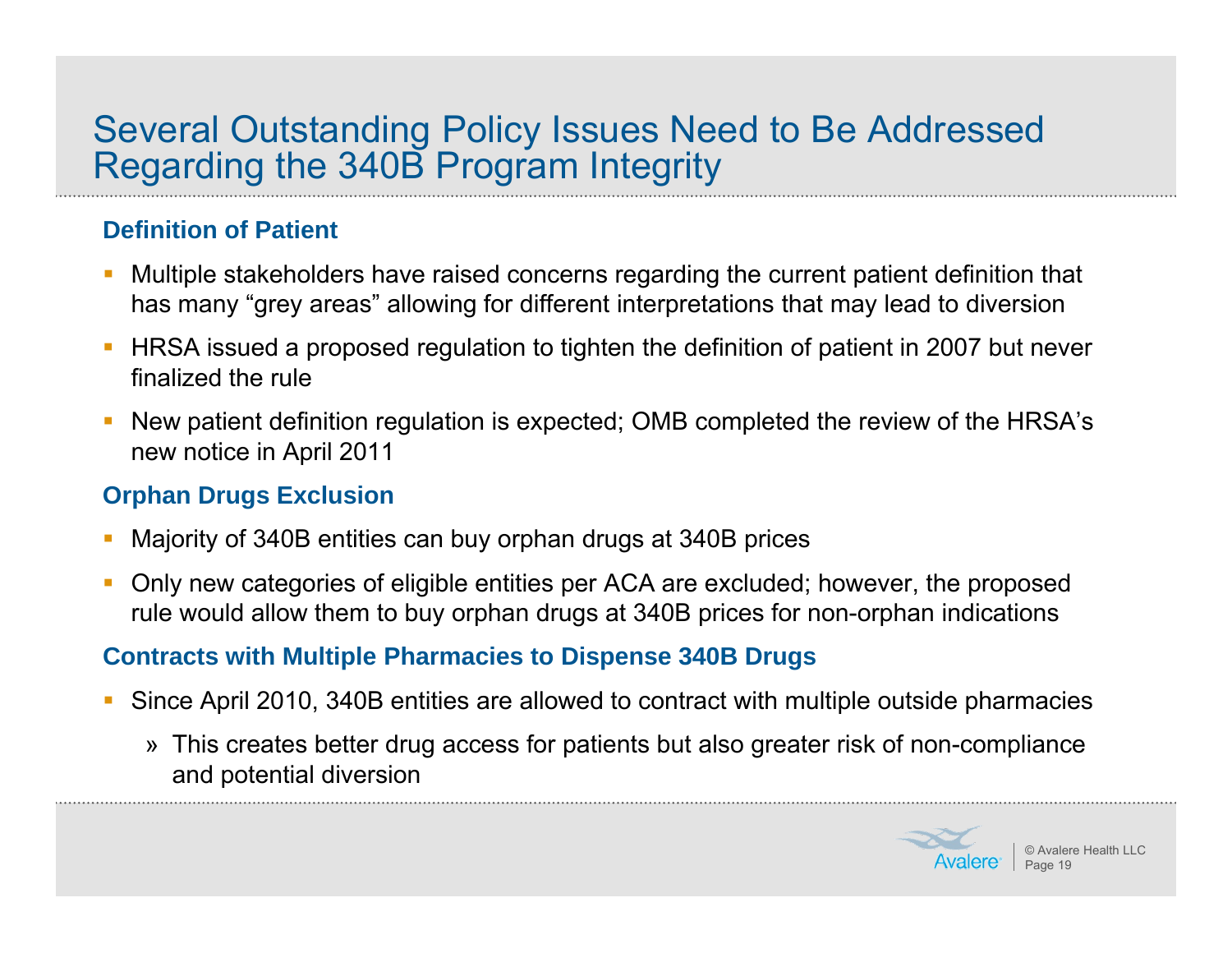## Medicaid Managed Care Implications

- $\mathcal{L}_{\mathcal{A}}$  The ACA exempted drugs purchased under the 340B program from the new Medicaid managed care reporting requirement
	- » This provision essentially allows 340B entities to purchase and use 340B drugs for Medicaid MCO patients
	- » The provision is silent on Medicaid MCOs ability to obtain discounts for these same drugs
		- » Some Medicaid MCOs work with 340B entities to capture some of the lower pricing
- MCOs need to be able to differentiate between prescription claims for 340B drugs and those for non-340B drugs in order to correctly report data to the State
	- » Most 340B dispensing pharmacies do not know whether a patient is eligible for a 340B drug when the prescription is filled
	- » States are working with Medicaid MCOs to determine the best method for identifying 340B-eligible claims to prevent the mandatory Medicaid rebate
- For new Medicaid MCO pharmacy contracts, it is unclear if States are adjusting the proposed capitation rates to account for 340B provisions
	- » If 340B entities were not carving-out their 340B patients and the State was paying them at the 340B price, capitation rates may reflect discounts unavailable to the Medicaid MCO

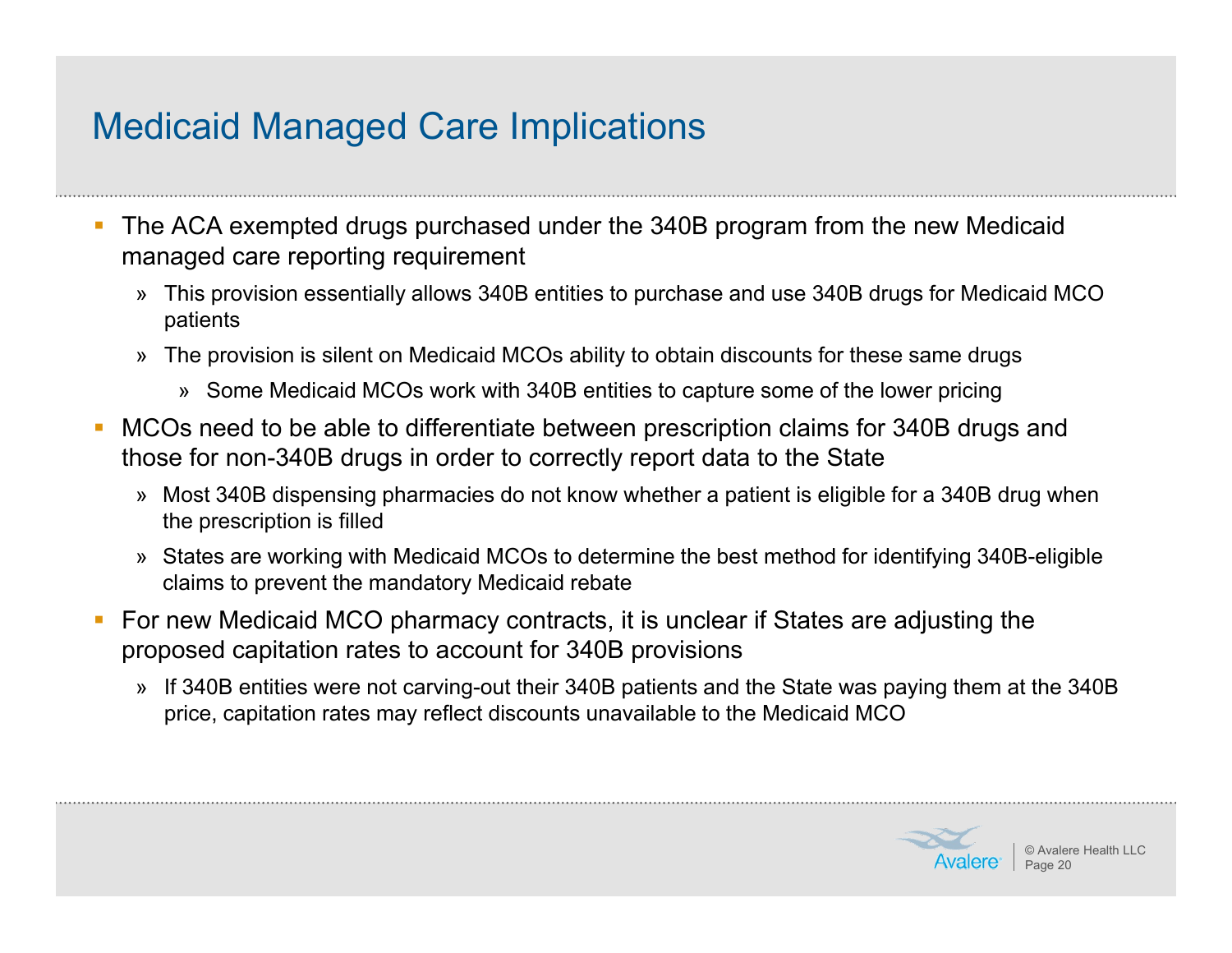

# Continuing Education **Questions**